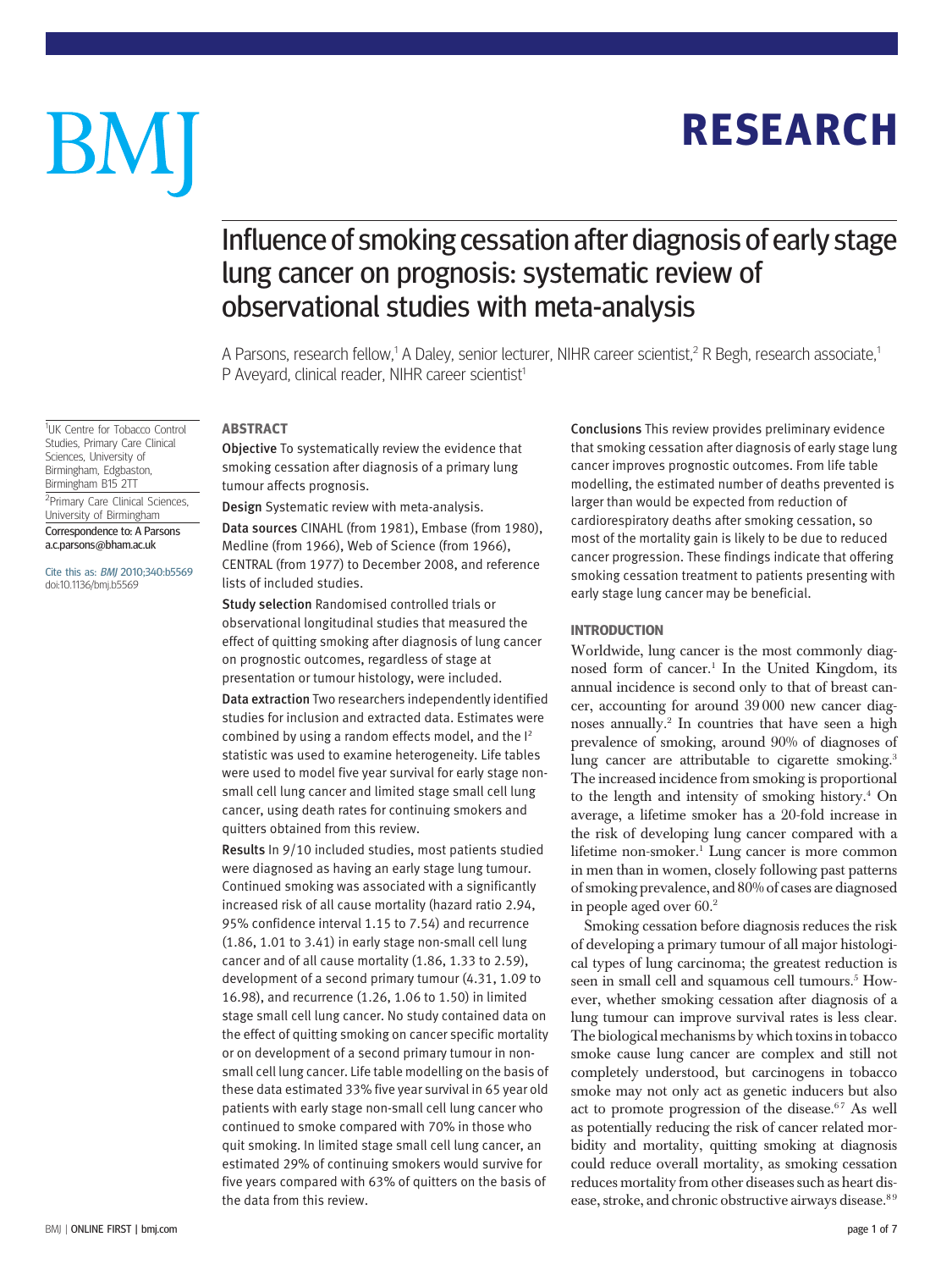

Fig 1 | Flow of studies through trial

Prognosis of lung cancer is poor; around 7% of patients survive for five years, and most patients are treated palliatively from diagnosis. The difficulty and discomfort of smoking cessation may mean that many patients with advanced disease choose to continue smoking. However, around 20% of patients present early enough to be treated with curative intent (stage I-IIIa non-small cell lung cancer, limited stage small cell lung cancer) and have a relatively good prognosis.2 With improvements in treatment and screening and the ageing population, this group of patients is likely to grow.<sup>10</sup>The UK cancer reform strategy has called for improved services and support for survivors of cancer generally, $^{11}$  and interventions to support smoking cessation after diagnosis tailored to the needs of lung cancer patients could be part of these.12 Such an intervention should be based on robust evidence that quitting smoking actually improves outcomes. We systematically reviewed the literature to summarise the evidence for the effect of quitting smoking after diagnosis of a primary lung tumour on prognostic outcomes.

We searched for randomised controlled trials or longitudinal observational studies in patients with lung cancer, regardless of histology or stage at presentation, that measured the effect of quitting smoking after diagnosis on the risk of all cause mortality, cancer specific mortality, development of a second primary tumour, or recurrence. We searched CINAHL (from 1981), Embase (from 1980), Medline (from 1966), Web of Science (from 1966), and CENTRAL (from 1977) to December 2008, using search strategies developed with the support of an information specialist that included exploded MeSH terms and also text words relating to smoking and lung cancer. Because of the large volume of studies identified from the search, we separately used two types of filter for study design in databases that returned a high number of studies. Firstly, we filtered search returns for randomised controlled trials in Medline and Web of Science by using database specific filters. Secondly, we separately filtered search returns for longitudinal observational studies in Embase and Medline by using "prognosisspecificity" database specific filters and in Web of Science by using text words relating to the study design. All searches were combined in a reference manager database and duplicates removed. We also searched the reference lists of included studies.

Two independent reviewers read titles, abstracts, and full text papers and applied the inclusion criteria. Two reviewers independently extracted data from included full text papers. For each study, we extracted data on baseline characteristics (age, sex, histology, stage, grade, and smoking history) of the study population that could potentially confound the link between smoking and the outcome. We also extracted the number of continuing smokers, the number of quitters, and the length of follow-up. We extracted survival outcomes as hazard ratios with 95% confidence intervals. If these were not presented, we followed methods described by Parmar to extract them from Kaplan-Meier curves, P values, or percentage survival (for example, five year survival).<sup>13</sup> We contacted authors if data were not presented in a useable form. In some studies, observed risk was presented as a proportion of expected risk calculated by Poisson regression modelling with general population data. In these cases, we calculated the hazard ratio by indirect comparison.<sup>14</sup> We combined extracted hazard ratios by using a random effects inverse variance model in Stata. We compared adjusted and unadjusted estimates separately for each outcome in both non-small cell and small cell lung cancer, and we tested for statistical heterogeneity by using the I<sup>2</sup> test. Papers in languages other than English were translated.

We assessed the quality of studies on the basis of a framework proposed by Altman for the assessment of prognostic studies.15 Two points were available for each of clarity of the inclusion criteria, controlling for comorbidities, method of obtaining smoking data (with an extra point for biochemical validation), clarity of definition of smoking category, and length of followup, with a maximum score of 11.

Assuming that the findings of the review reflected a causal relation between smoking cessation and risk of all cause mortality, we further investigated the data by constructing life tables for a hypothetical group of 100 patients aged 65 years with early stage lung cancer to estimate how many deaths would be prevented by smoking cessation within the non-small cell lung cancer and small cell lung cancer populations during five years. We applied the average risk of death for continued smoking estimated from studies included in this review that reported survival curves to estimate the number of patients surviving after five years.<sup>1617</sup> We estimated five year survival in quitters at diagnosis by applying the death rate of continuing smokers multiplied by the reciprocal of the multivariate hazard ratio for all cause mortality presented in this review.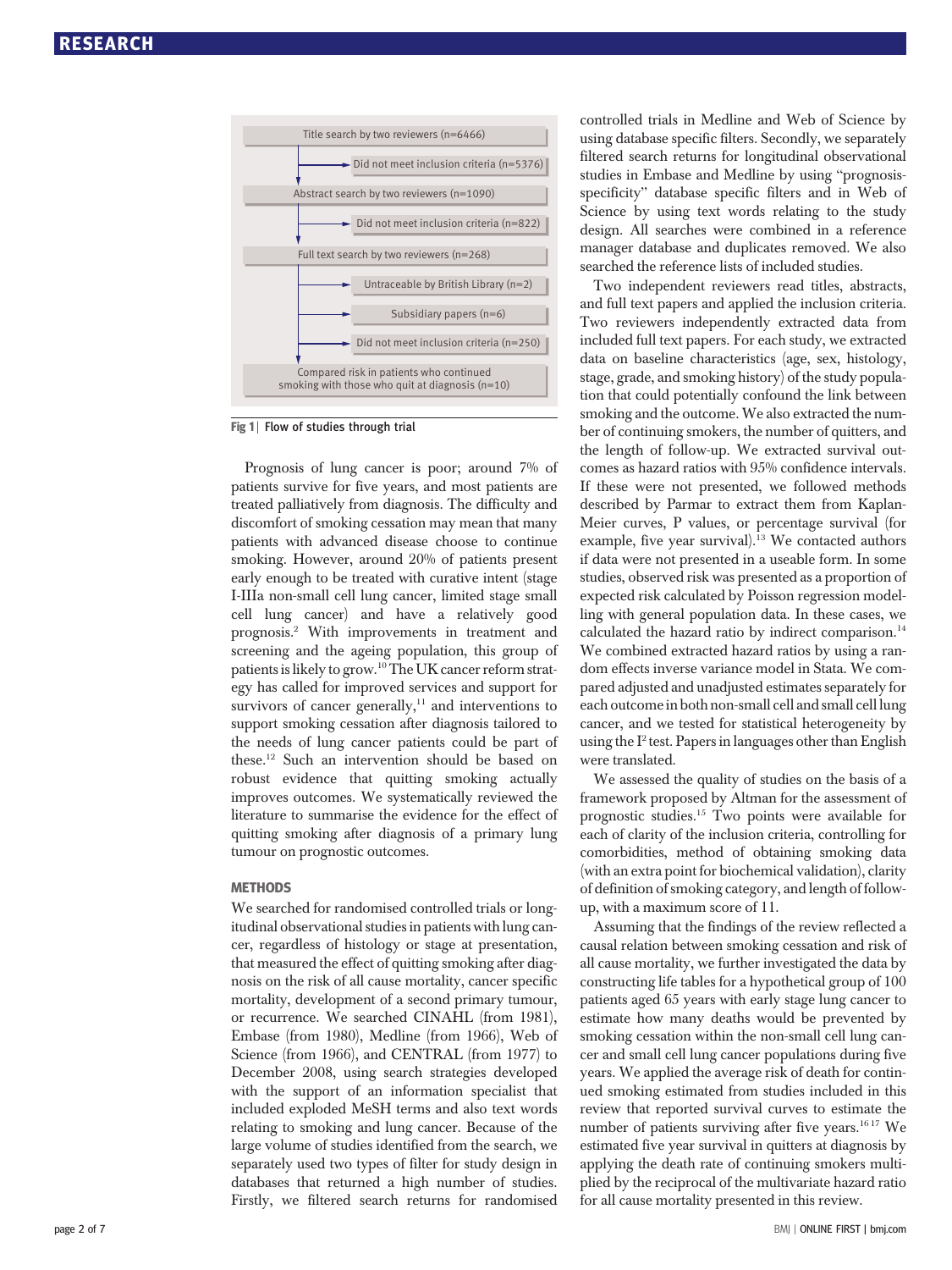One possible explanation for any improvements seen in the survival of patients who stop smoking might be a reduction in mortality from cardiorespiratory causes, as the risk of death from these diseases reduces after cessation.<sup>918</sup> Consequently, we estimated the expected contribution of cardiovascular and respiratory diseases by using life tables as above to find the number of cardiorespiratory deaths prevented by smoking cessation in the general population. We estimated the risk of death due to cardiorespiratory causes in the general population of 65-69 year olds from data from the Office for National Statistics.<sup>19</sup> We assumed that this death rate was approximately that of the non-smoking population, because around  $12\%$  of this age group smoke.<sup>20</sup> We multiplied this rate by the relative risk of death from cardiorespiratory causes in lifelong smokers to estimate the number of deaths that would be expected over five years from cardiorespiratory causes in the general population of 65 year olds who smoke. We then applied the risk reduction from cessation to estimate the number of deaths that would be prevented and compared this with those prevented in non-small cell lung cancer and small cell lung cancer populations as estimated in this review.<sup>9</sup>

## **RESIJITS**

we did not identify any randomised controlled trials testing the effect of smoking cessation on prognostic outcomes in lung cancer. Also, in all studies identified except one, $^{21}$  most of the patients presented with early stage lung cancer and so the results reflect the possible effect of smoking cessation in early stage lung cancer only rather than in advanced disease. We obtained full text articles for 268 papers, from which we included 10 individual cohort studies in the review (fig 1).

#### Characteristics of included studies

A small proportion (10/268) of retrieved studies compared the risk of developing outcomes of interest in participants who continued smoking with that in people who quit smoking around the time of diagnosis.16 17 21-28 Of these, five studies estimated the impact of continued smoking on all cause mortality (four non-small cell lung cancer, two small cell lung cancer), four studies looked at the development of second primaries (one non-small cell lung cancer, three small cell lung cancer), and two studies looked at recurrence of the primary tumour (one non-small cell lung cancer, one small cell lung cancer). No studies reported the impact of continued smoking on cancer specific mortality. In eight studies that reported sex, most participants were male, ranging from 55% to 86%. All studies reported stage of disease; nine of the studies used a sample of patients of whom more than 75% presented in potential curable early stages—that is, stage 1-3a non-small cell lung cancer or limited stage small cell lung cancer. Only one study reported tumour grade (table 1). <sup>25</sup>

Overall, scores for quality of studies ranged from 5 to 9 points out of a maximum of 11 points. Most studies measured exposure to smoking retrospectively on the basis of self report, and definitions of smoking status were often not clear. Quality points were also lost owing to lack of adequate control for comorbidities. Patients were followed up for smoking status at six months or longer in five studies,  $1622232628$  but smoking was only measured at the time of diagnosis or treatment in four studies,<sup>17212427</sup> and follow-up was not defined in one study.25 Two studies defined quitting as continuous abstinence from within six months of starting treatment to longest follow-up, $2223$  and one study defined quitting as continuous abstinence during and after treatment. $^{21}$ The remaining studies did not give a definition of

| Table 1 Characteristics of participants in included studies |              |                                 |                    |                                        |            |                             |                               |                            |               |  |
|-------------------------------------------------------------|--------------|---------------------------------|--------------------|----------------------------------------|------------|-----------------------------|-------------------------------|----------------------------|---------------|--|
| Author (year)                                               | No in study* | No of<br>continuous<br>smokerst | No of<br>quitters† | Continuous<br>smokers (%) <sup>±</sup> | Men $(\%)$ | Squamous cell<br>tumour (%) | Small cell lung<br>cancer (%) | Stage 1-3a/<br>limited (%) | Grade 1-2 (%) |  |
| Non-small cell lung cancer studies                          |              |                                 |                    |                                        |            |                             |                               |                            |               |  |
| Baser (2006) <sup>16</sup>                                  | 93           | 47                              | 46                 | 51                                     | 49         | <b>NR</b>                   | $\pmb{0}$                     | 90                         | <b>NR</b>     |  |
| Kawaguchi (2006) <sup>22</sup>                              | 62           | 16                              | 19                 | 46                                     | 81         | 48                          | 0                             | 100                        | <b>NR</b>     |  |
| Nia $(2005)^{17}$                                           | 311          | 169                             | 35                 | 83                                     | 86         | 47                          | $\mathbf 0$                   | 92.1                       | <b>NR</b>     |  |
| Saito-Nakaya<br>$(2006)^{24}$                               | 238          | 6                               | 92                 | 6                                      | 60.9       | 21                          | $\mathbf 0$                   | 81                         | <b>NR</b>     |  |
| Shiba (2000) <sup>25</sup>                                  | 156          | 8                               | 61                 | 12                                     | 72         | 59                          | $\pmb{0}$                     | 100                        | 72            |  |
| Small cell lung cancer studies                              |              |                                 |                    |                                        |            |                             |                               |                            |               |  |
| Johnston-Early<br>$(1980)^{21}$                             | 112          | 57                              | 35                 | 62                                     | <b>NR</b>  | $\mathbf{0}$                | 100                           | 29                         | <b>NR</b>     |  |
| Kawahara (1998) <sup>23</sup>                               | 70           | 33                              | 31                 | 52                                     | 60         | $\mathbf 0$                 | 100                           | 100                        | <b>NR</b>     |  |
| Tucker (1997) <sup>26</sup>                                 | 611          | 214                             | 181                | 54                                     | 55         | $\mathbf{0}$                | 100                           | 79                         | <b>NR</b>     |  |
| Videtic (2003) <sup>27</sup>                                | 215          | 79                              | 107                | 42                                     | 60         | $\mathbf{0}$                | 100                           | 100                        | <b>NR</b>     |  |
| Yoshida (1996) <sup>28</sup>                                | 61           | 26                              | 33                 | 44                                     | 80.3       | $\mathbf{0}$                | 100                           | 85                         | <b>NR</b>     |  |

#### NR=not reported.

\*Some studies also included former smokers and non-smokers, whose data were not included in meta-analyses presented here; characteristics of each study are for whole study population. †See text for definition of smoking categories.

‡Continuous smokers/(continuous smokers+quitters)×100.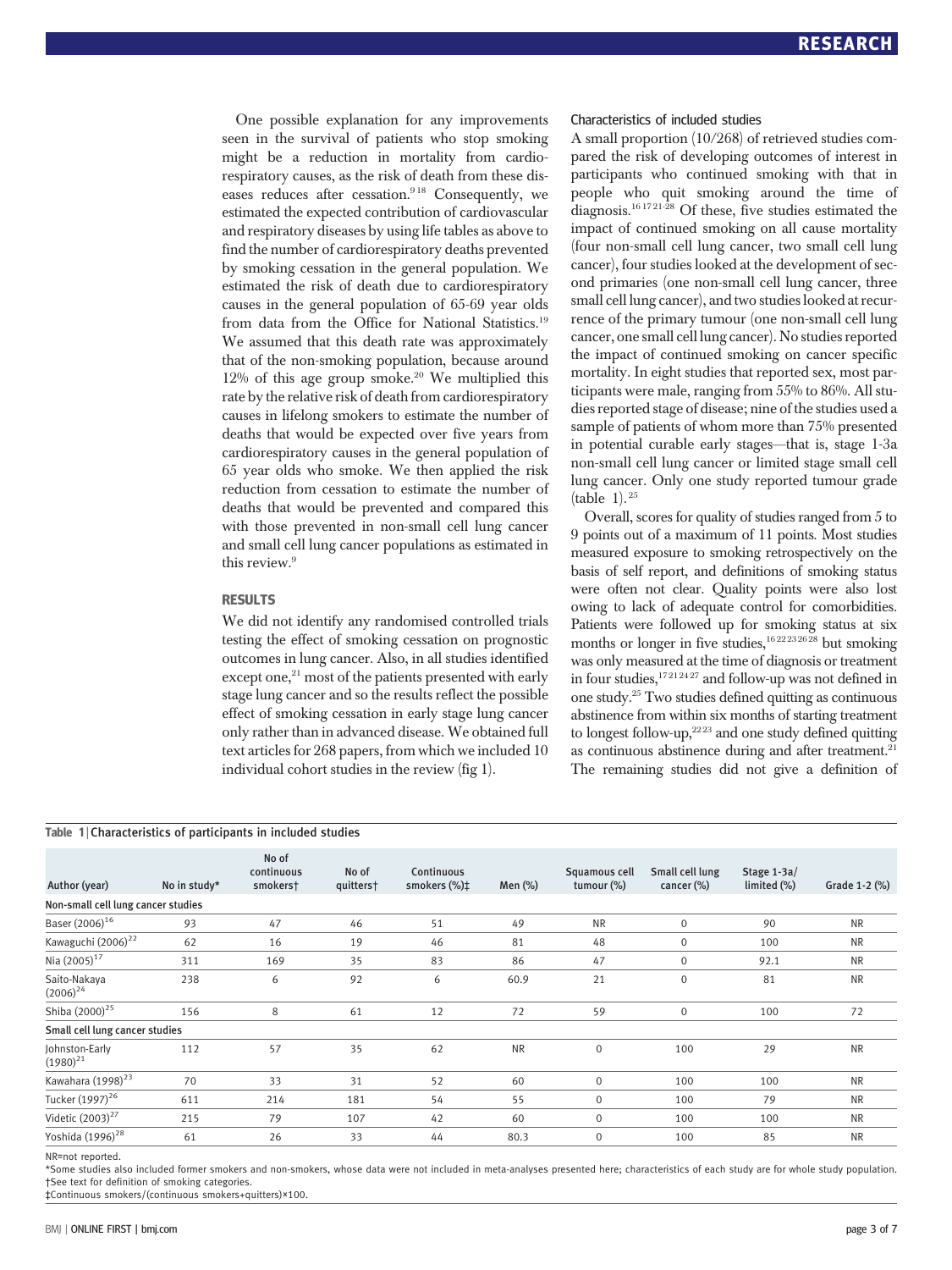quitting. In three studies,<sup>232628</sup> patients were included in the analysis if they had survived two years disease free, and one study included only patients who had been disease free for three years (table 2).<sup>22</sup>

## Effect of quitting smoking at diagnosis on disease progression and mortality

## Non-small cell lung cancer

Four studies reported estimates of the association between continued smoking and all cause mortality, one study reported the association with occurrence of a second primary tumour, and one study with recurrence in non-small cell lung cancer (fig 2). Estimates were derived from samples in which at least 80% of patients were diagnosed with a stage 1-3a tumour. Unadjusted estimates suggested that continued smoking was associated with an increased risk of all cause mortality of 19% compared with quitters, although this was not significant. One of the four studies reported the association of baseline prognostic indicators with smoking status and showed no significant difference in distribution, suggesting limited confounding.<sup>17</sup> However, adjustment for key prognostic variables resulted in an almost threefold increase in risk of all cause mortality for continuing smokers (hazard ratio 2.94, 95% confidence interval 1.15 to 7.54). After adjustment, we found no significant increase in the occurrence of second primaries (hazard ratio 2.29, 0.50 to 10.58); however, one study reported an almost twofold increase in risk of recurrence for continuing smokers (1.86, 1.01 to 3.41).

#### Small cell lung cancer

All cause mortality in continued smokers with small cell lung cancer was significantly increased before and after adjustment, and adjustment strengthened the association (unadjusted hazard ratio 1.18, 1.03 to 1.36; adjusted hazard ratio  $1.86$ ,  $1.33$  to  $2.59$ ) (fig 3). Estimates were

derived from populations in which at least 79% of patients were diagnosed with limited stage disease, apart from one study in which 29% of patients presented with limited stage disease. We found no heterogeneity between unadjusted scores despite a marked difference between the populations in terms of stage at presentation (table 1). Unadjusted estimates suggested an 86% increase in risk of developing a second primary tumour, which was strengthened after adjustment to a fourfold increase in risk for continuing smokers over those who quit at diagnosis (hazard ratio 4.31, 1.09 to 16.98), although confidence intervals were wide. One study reported an unadjusted estimate for the association between continued smoking on recurrence that was statistically significant (hazard ratio 1.26, 1.06 to 1.50). Baseline characteristics for this study were presented by smoking group and were distributed equally apart from a significantly higher proportion of women in the group that continued smoking.

## Contribution of cardiovascular and respiratory mortality to reduced mortality

The life table analysis was based on a notional cohort of 65 year old smokers diagnosed with early stage nonsmall cell lung cancer or limited stage small cell lung cancer. Assuming a causal relation between smoking cessation and all cause mortality, the estimated five year survival rates were 33% in continuing smokers and 70% in quitters for non-small cell lung cancer and 29% in continuing smokers and 63% in quitters for small cell lung cancer. In life table analyses based on data for the general population, five year survival from cardiorespiratory deaths was estimated at 93% in smokers and 95% in quitters.

We reviewed 10 observational studies, all of which showed some evidence that people who continue to

#### Table 2 <sup>|</sup> Methodological characteristics of included studies and quality score

| Author (year)                      | Prospective (1)/<br>retrospective (2) | <b>Exposure follow-</b><br>$up*$ (maximum) | Method of outcome<br>measurement | Outcome<br>follow-up*<br>(years)<br>(maximum) | <b>Outcomes</b><br>measured | Treatment+                | Study<br>quality score |
|------------------------------------|---------------------------------------|--------------------------------------------|----------------------------------|-----------------------------------------------|-----------------------------|---------------------------|------------------------|
| Non-small cell lung cancer studies |                                       |                                            |                                  |                                               |                             |                           |                        |
| Baser (2006) <sup>16</sup>         |                                       | 1 year                                     | Self report, case notes          | $5+$                                          | <b>ACM</b>                  | Mixed                     | 9                      |
| Kawaguchi (2006) <sup>22</sup>     | 2                                     | 3 years                                    | Self report, questionnaire‡      | 12.2                                          | <b>SP</b>                   | Mixed                     | 8                      |
| Nia $(2005)^{17}$                  | 2                                     | Unclear                                    | Self report, questionnaire       | 11.25                                         | ACM, REC                    | Mixed                     |                        |
| Saito-Nakaya (2006) <sup>24</sup>  |                                       | 1 month                                    | Self report, case notes          | 7.6                                           | <b>ACM</b>                  | Surgery                   |                        |
| Shiba $(2000)^{25}$                |                                       | Unclear                                    | Self report, case notes          | $5+$                                          | <b>ACM</b>                  | Surgery                   | 5                      |
| Small cell lung cancer studies     |                                       |                                            |                                  |                                               |                             |                           |                        |
| Johnston-Early $(1980)^{21}$       | Unclear                               | After treatment                            | Self report, verbal              | 4                                             | <b>ACM</b>                  | Chemotherapy/radiotherapy | 6                      |
| Kawahara (1998) <sup>23</sup>      | 2                                     | 2 years                                    | Self report, verbal <sup>+</sup> | $10+$                                         | SP                          | Chemotherapy/radiotherapy | 8                      |
| Tucker (1997) <sup>26</sup>        | 2                                     | 2 years                                    | Self report, case notes          | $10+$                                         | <b>SP</b>                   | Chemotherapy/radiotherapy | 7                      |
| Videtic $(2003)^{27}$              | 2                                     | Start of treatment                         | Self report, case notes          |                                               | ACM, REC                    | Chemotherapy/radiotherapy | 5                      |
| Yoshida (1996) <sup>28</sup>       |                                       | 2 years                                    | Self report, case notes/verbal†  | $10+$                                         | <b>SP</b>                   | Chemotherapy/radiotherapy | 8                      |
|                                    |                                       |                                            |                                  |                                               |                             |                           |                        |

ACM=all cause mortality; REC=recurrence; SP=second primary.

\*Last point at which exposure data and outcome data were measured from beginning of study.

†Mixed=combination of surgery and chemotherapy/radiotherapy or both.

‡Questionnaire or verbal follow-up completed by patients still alive at time of maximum follow-up or by relatives.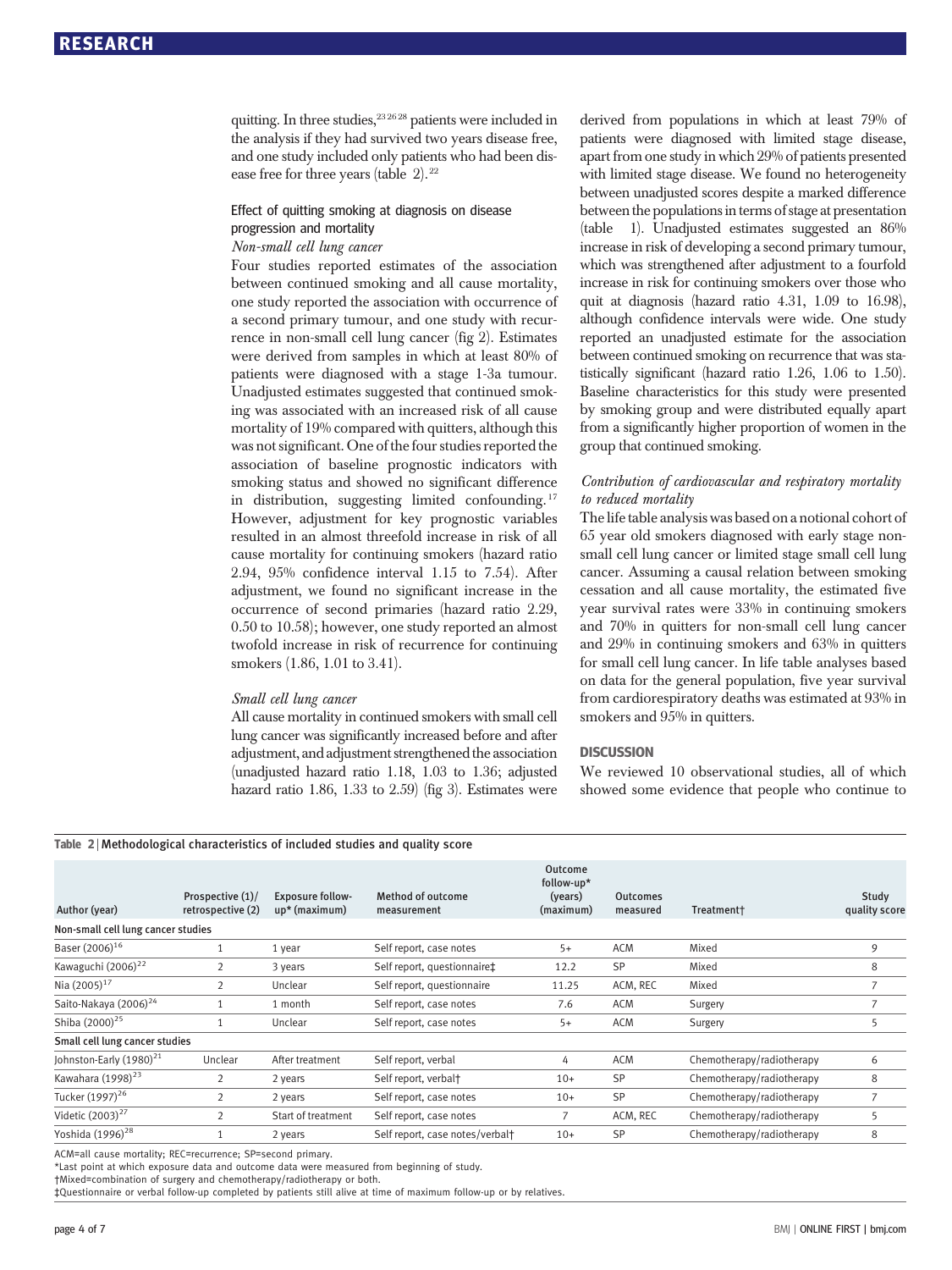smoke after a diagnosis of early stage lung cancer have an associated higher risk of recurrence, second primary tumour, or all cause mortality compared with those who stop smoking at that time. Although unadjusted estimates suggest that the associated increase in risk of continuing (or the benefit of cessation) is modest at around 20%, the adjusted estimates suggest a more than doubling of the risk of death from continued smoking. In both early stage non-small cell lung cancer and limited stage small cell lung cancer, we found evidence of a significant association between continued smoking and recurrence of the primary tumour; in limited stage small cell lung cancer, we found also evidence of a substantial elevation in the incidence of a second primary tumour. These elevated risks were apparent within seven years of diagnosis. In a life table model, assuming that these observations arose from a causal relation, we estimated the benefits of cessation to be substantial; the benefits on all cause mortality seem likely to be mainly due to reduced progression of cancer rather than prevention of cardiorespiratory disease, but no studies reported cancer specific death rates to confirm this.

#### Strengths and limitations of study

An important strength of this study is the exhaustive search for relevant studies. Five of the 10 studies were ostensibly about the relation of other potential prognostic variables to outcomes but happened to present data on smoking status as a potential confounder of those relations. Such a strategy mitigates concern about publication bias because the decision to publish was unrelated to the findings on smoking status and cancer outcome.

|                                    | <b>No</b> | <b>Hazard ratio</b><br>(95% CI)        | Weight<br>$(\%)$ | <b>Hazard ratio</b><br>(95% CI) |
|------------------------------------|-----------|----------------------------------------|------------------|---------------------------------|
| All cause mortality (unadjusted)   |           |                                        |                  |                                 |
| Saito-Nakaya 2006 <sup>24</sup>    | 98        |                                        | 2.91             | 2.20 (0.48 to 10.16)            |
| Nia 2005 <sup>17</sup>             | 204       |                                        | 3.82             | 1.93 (0.51 to 7.34)             |
| Shiba 2000 <sup>25</sup>           | 69        |                                        | 3.06             | $1.15(0.26 \text{ to } 5.10)$   |
| Baser 2006 <sup>16</sup>           | 93        |                                        | 90.21            | 1.14 (0.87 to 1.50)             |
| Subtotal ( $1^2$ =0.0%, P=0.745)   |           |                                        | 100.00           | 1.19 (0.91 to 1.54)             |
| All cause mortality (adjusted)     |           |                                        |                  |                                 |
| Nia 2005*17                        | 204       |                                        |                  |                                 |
|                                    |           |                                        |                  | 2.94 (1.15 to 7.54)             |
|                                    |           |                                        |                  | 2.94 (1.15 to 7.54)             |
| <b>Second primary (unadjusted)</b> |           |                                        |                  |                                 |
| Kawaguchi 2006 <sup>22</sup>       | 35        |                                        |                  | $0.35(0.06 \text{ to } 2.06)$   |
|                                    |           |                                        |                  | $0.35(0.06 \text{ to } 2.06)$   |
| <b>Second primary (adjusted)</b>   |           |                                        |                  |                                 |
| Kawaguchi 2006 <sup>+22</sup>      | 35        |                                        |                  | 2.29 (0.50 to 10.58)            |
|                                    |           |                                        |                  | 2.29 (0.50 to 10.58)            |
| <b>Recurrence (adjusted)</b>       |           |                                        |                  |                                 |
| Nia 2005*17                        | 204       |                                        |                  | 1.86 (1.01 to 3.41)             |
|                                    |           |                                        |                  | 1.86 (1.01 to 3.41)             |
|                                    |           | 0.1<br>0.2<br>0.5<br>5<br>1<br>2<br>10 |                  |                                 |

Fig 2 | Effect of continued smoking on all cause mortality and recurrence in non-small cell lung cancer. Weights are from random effects analysis. \*Adjusted for age, sex, type of operation, histology, postoperative radiotherapy, N status, T status, and previous malignancies. †Adjusted for sex, histology, and cumulative smoking

We did this review to find evidence that smoking cessation improves prognostic outcomes in patients with lung cancer, but in the absence of data from randomised controlled trials no causal inferences can be made. This is the most important limitation of the study. Also, only one study reported on the association of smoking cessation and prognosis in a sample of patients presenting in mainly advanced disease, so the implication of these findings that smoking cessation is beneficial applies only to patients with early disease.

A major challenge with systematic reviews of observational studies is the possibility of uncontrolled confounding. Four of the 10 included studies presented data on the baseline distribution of potential confounders split by quitting status.<sup>16 172127</sup> Two studies found an uneven distribution of baseline factors<sup>1617</sup>; the group that stopped smoking contained a higher proportion of male patients in both studies and more patients with a history of cancer in one study. If, in general, potential confounding variables were not associated with quitting status, the ratio of unadjusted to adjusted hazard ratios within studies should be randomly distributed about one. For those studies that presented unadjusted and adjusted hazard ratios, these ratios were lower than one, and multivariate analysis showed a strengthened effect.<sup>172327</sup> This suggests that smokers with unfavourable prognostic factors were the most likely to give up smoking, so that unadjusted estimates underestimated the benefits of quitting.

We assessed quality on the basis of criteria proposed by Altman,<sup>15</sup> and we found studies to be of moderate quality with between 44% and 67% of the total available score. Definitions of smoking abstinence were generally poor, and only five of the 10 studies assigned patients to smoking categories on the basis of smoking status recorded at six months or more after diagnosis. Future studies in this area need to use accepted standards for measurement of smoking abstinence.<sup>29</sup>

#### Comparison with previous studies

No previously published systematic reviews have estimated the effect of smoking cessation on prognosis after a diagnosis of lung cancer. However, this question has been investigated for other cancers. A systematic review of observational studies suggested that smoking cessation after bladder cancer is beneficial, but owing to confounding and methodological concerns of included studies no firm conclusions could be drawn.30 Some observational studies have also shown an association between smoking cessation in patients with head and neck cancer and reduced risk of disease progression and mortality, but the absence of a systematic review and meta-analysis means that the strength of this association is uncertain.<sup>31-33</sup>

Our review also collected data on rates of postdiagnosis smoking cessation. Reports in the literature of the proportion of patients with lung cancer who continue to smoke after diagnosis are conflicting, with estimates ranging from 13% to 60%.34-36 Variation in reported rates may be due to differences in the clinical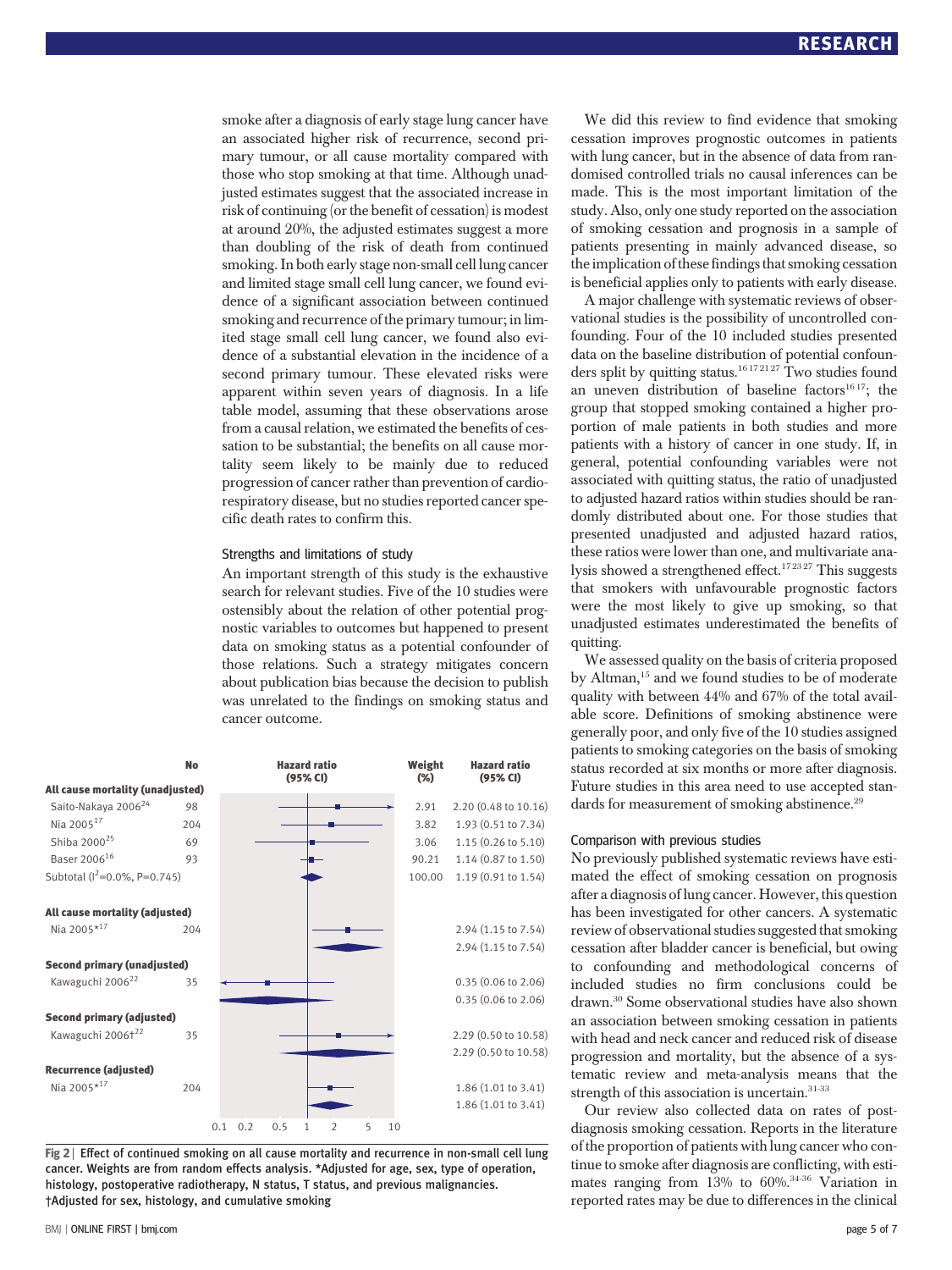|                                    | No  |            | <b>Hazard ratio</b><br>(95% CI) |                         |         | Weight<br>$(\%)$ | <b>Hazard ratio</b><br>(95% CI) |
|------------------------------------|-----|------------|---------------------------------|-------------------------|---------|------------------|---------------------------------|
| All cause mortality (unadjusted)   |     |            |                                 |                         |         |                  |                                 |
| Johnston-Early 1980 <sup>21</sup>  | 92  |            |                                 |                         |         | 22.15            | 1.16 (0.87 to 1.56)             |
| Videtic $2003^{27}$                | 186 |            |                                 |                         |         | 77.85            | 1.19 (1.01 to 1.39)             |
| Subtotal ( $l^2$ =0.0%, P=0.906)   |     |            |                                 |                         |         | 100.00           | $1.18(1.03 \text{ to } 1.36)$   |
| All cause mortality (adjusted)     |     |            |                                 |                         |         |                  |                                 |
| Videtic $2003*^{27}$               | 186 |            |                                 |                         |         |                  | 1.86 (1.33 to 2.59)             |
|                                    |     |            |                                 |                         |         |                  | 1.86 (1.33 to 2.59)             |
| <b>Second primary (unadjusted)</b> |     |            |                                 |                         |         |                  |                                 |
| Kawahara 1998 <sup>23</sup>        | 64  |            |                                 |                         |         | 13.36            | 3.39 (0.56 to 20.56)            |
| Tucker 1997 <sup>26</sup>          | 395 |            |                                 |                         |         | 82.63            | 1.72 (0.83 to 3.54)             |
| Yoshida 1996 <sup>28</sup>         | 59  |            |                                 |                         |         | 4.01             | 1.34 (0.05 to 35.97)            |
| Subtotal ( $l^2$ =0.0%, P=0.775)   |     |            |                                 |                         |         | 100.00           | 1.86 (0.96 to 3.60)             |
| <b>Second primary (adjusted)</b>   |     |            |                                 |                         |         |                  | 4.31 (1.09 to 16.98)            |
| Kawahara 1998t <sup>23</sup>       | 64  |            |                                 |                         |         |                  | 4.31 (1.09 to 16.98)            |
| <b>Recurrence (adjusted)</b>       |     |            |                                 |                         |         |                  | 1.26 (1.06 to 1.50)             |
| Videtic $2003*^{27}$               | 186 |            |                                 |                         |         |                  | 1.26 (1.06 to 1.50)             |
|                                    |     | 0.1<br>0.2 | 0.5                             | $\overline{\mathbf{c}}$ | 5<br>10 |                  |                                 |

Fig 3 | Effect of continued smoking on all cause mortality, development of a second primary, or recurrence in small cell lung cancer. Weights are from random effects analysis. \*Adjusted for sex, age, and volume of limited disease. †Adjusted for sex, age, performance status, etoposide, radiotherapy, and cumulative smoking

> characteristics of study populations, course of treatment, and methods of measuring smoking abstinence.37 In studies included in this review, the proportion of current smokers at diagnosis who continued to smoke ranged from 6% to 83%. Reasons for this heterogeneity may be that some studies collected data on smoking status retrospectively, that no studies used biochemical confirmation, and that some studies measured only change in smoking status at the time of diagnosis or treatment without follow-up measurements. This may have mixed the true exposure status, which is likely to have underestimated the benefits of cessation as quitters are more likely to relapse.<sup>38</sup>

#### Possible explanations for findings

Assuming that the association between smoking cessation and risk of all cause mortality represents a causal relation and is not due to bias or confounding, at least two possible explanations exist. Firstly, smoking cessation may decrease the risk of death due to other smoking related causes such as cardiorespiratory diseases. Secondly, smoking cessation might decrease the risk of disease progression and death.

Life table modelling showed that the reduction in cardiorespiratory deaths that might be expected in the general population from smoking cessation increased five year survival by 2% in absolute terms, whereas smoking cessation after the diagnosis of early stage non-small cell lung cancer and limited stage small cell lung cancer increased five year survival by 37% and 34%. This exercise was based on assumptions that are likely to underestimate the possible mortality benefit from smoking cessation. For the 65-69 year old general population, the baseline estimate of cardiorespiratory death rate was based on an assumption that the population were non-smokers; however, although the prevalence of smoking is only around 12%, many will be ex-smokers, conferring a baseline risk greater than that of a completely non-smoking population, which would overestimate the reduction from cardiorespiratory causes. On the other hand, the higher prevalence of pre-existing cardiorespiratory disease in patients with lung cancer means that the absolute mortality gains seen in a general population are probably lower than those in lung cancer patients.<sup>39</sup> Neither assumption seems sufficiently inaccurate to challenge the data suggesting that the major benefit from smoking cessation would be conferred by a reduction in cancer specific risk, if the reduced risk seen in this review was caused by smoking cessation.

The risk of cardiovascular related illness and death is known to decrease after smoking cessation in patients with coronary heart disease,<sup>40</sup> reducing dramatically over the first three years,<sup>41</sup> but reducing the risk of developing lung cancer after smoking cessation generally takes longer.<sup>941</sup> This review has found evidence that after lung cancer has been diagnosed, reductions in risk of developing a second primary or recurrence were associated with quitting within seven years, suggesting that, even at this stage, the prognostic outlook can be improved by smoking cessation. Whether components of tobacco smoke affect the progression of lung cancer is currently not known, although a recent review suggests that tobacco derived carcinogens such as aromatic hydrocarbon compounds may induce cellular changes that progress the disease.<sup>7</sup> Another possibility is that nicotine might have a role in angiogenesis and therefore promote tumour growth. $42\frac{43}{10}$  The findings of our review support the hypothesis that continued smoking affects the behaviour of a lung tumour. Establishing the role of cigarette smoke in progression of cancer will not only produce the necessary evidence for implementing smoking cessation interventions but may also help to identify cellular mechanisms for therapeutic targeting.

-<br>Smoking increases the risk of developing a primary lung cancer; lifelong smokers have a 20-fold increased risk compared with non-smokers

Whether stopping smoking after a diagnosis of lung cancer improves outcomes is not known

For early stage lung cancers, smoking cessation is associated with a substantial reduction in the risk of death

Life table modelling indicates that most of the benefit from smoking cessation is due to a reduced likelihood of cancer progression rather than a reduction in cardiorespiratory deaths